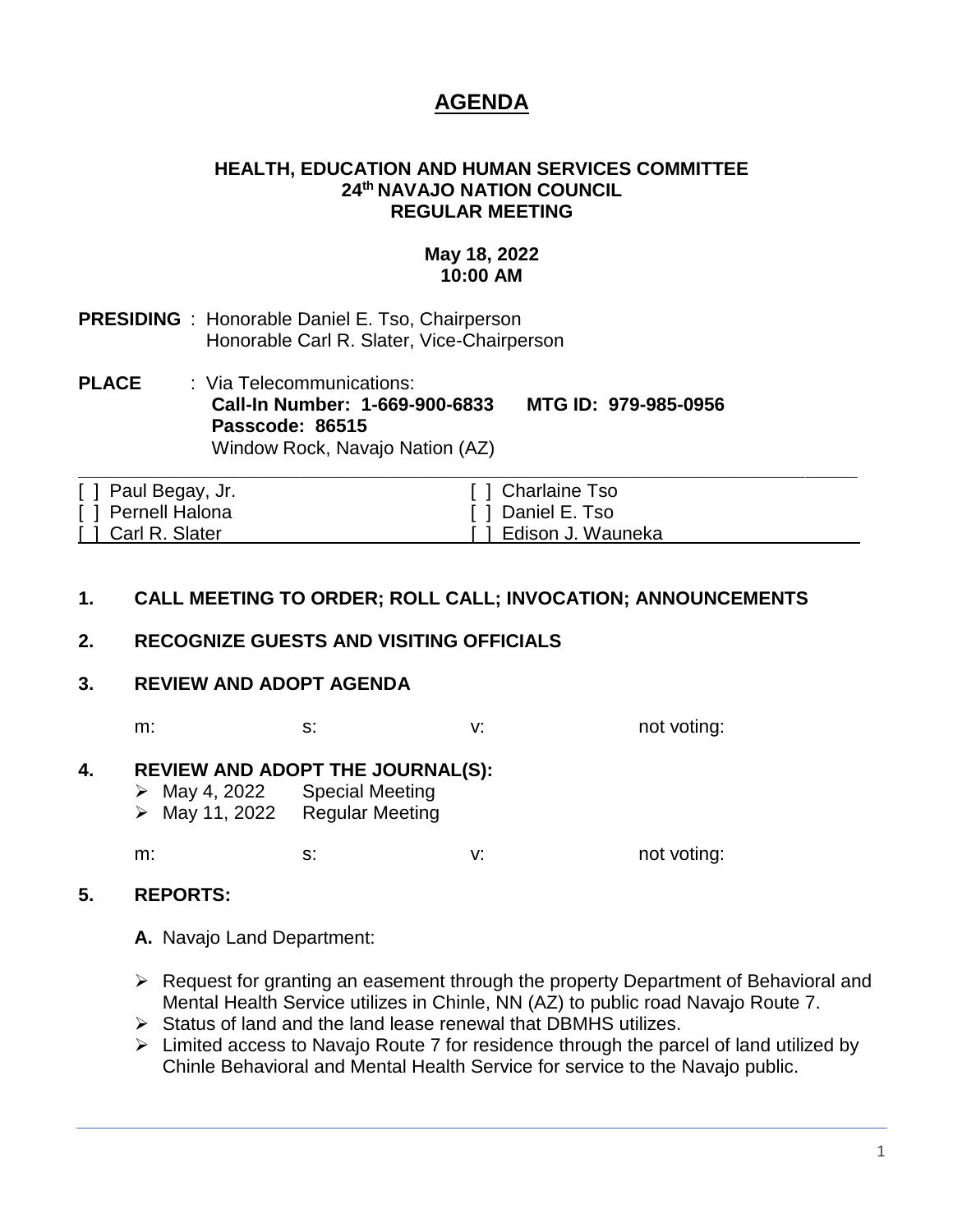➢ Process of steps required for approving an easement for access to public road Navajo Route 7.

Presenters: Mike Halona, Director - Navajo Land Department Dr. Rosanna Jumbo-Finch, Chinle Chapter President Miranda Blachford, Behavioral Health Director Chinle Department of Behavioral Health Service Dr. Michelle Brandser, Health Services Administrator, Division of Behavioral and Mental Health Services; NDOH Honorable Eugene Tso, Council Delegate – Chinle Chapter

m: s: s: v: Not Voting:

# **6. NEW BUSINESS:**

**A. Legislation #0021-22:** An Act Relating to Health, Education and Human Services, Law and Order, and Naabik'íyáti' Committees and the Navajo Nation Council; Amending the Selection Process for the Navajo Nation Veterans Administration Executive Director; and Amending 2 N.N.C. § 1031, 1032, 1033, 1034, 1035, 1036 Relating to the Navajo Nation Veterans Advisory Council

**Sponsor:** Council Delegate Kee Allen Begay, Jr. *Will be referred to the Law and Order Committee.*

- m: s: s: v: V: Not Voting:
- **B. Legislation # 0022-22:** An Act Relating to Health, Education and Human Services, Law and Order, and Naabik'íyáti' Committees and the Navajo Nation Council; Amending 2 N.N.C. §1033 to Establish a Program Manager to Administer the Veterans Housing Program

**Sponsor:** Council Delegate Kee Allen Begay, Jr. *Will be referred to the Law and Order Committee.*

m: s: s: v: V: Not Voting:

**C. Legislation # 0024-22:** An Action Relating to the Resources and Development, Health, Education and Human Services, Budget and Finance, Law and Order, and Naabik'íyáti Committees and the Navajo Nation Council; Amending the Navajo Nation Veterans Trust Fund at 12 N.N.C. §1176 to Create Separate Business Unit Numbers When Funding Navajo Veterans' Organizations

**Sponsor:** Council Delegate Kee Allen Begay, Jr. *Will be referred to the Budget and Finance Committee.*

m: s: s: v: Not Voting: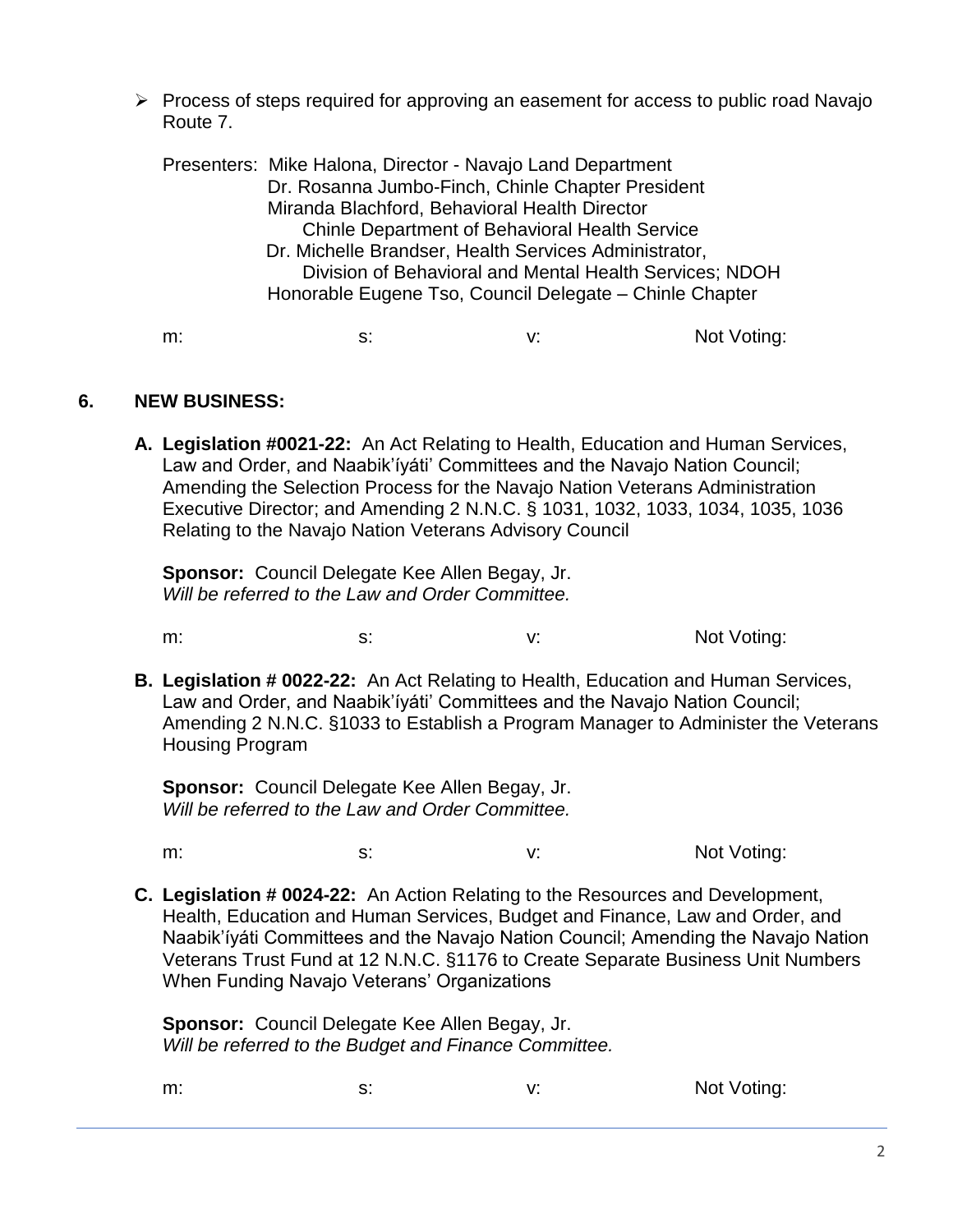**D. Legislation # 0092-22:** An Act Relating to Health Education and Human Services, Law and Order, and Naabik'íyáti' Committees and the Navajo Nation Council; Amending 15 N.N.C. §§ 302 – 308, the Plan of Operations of the Navajo Nation Labor **Commission** 

**Sponsor: Council Delegate Otto Tso** *Will be referred to the Law and Order Committee*

m: s: s: v: V: Not Voting:

**E. Legislation # 0097-22:** An Action Relating to Health, Education, and Human Services and Naabik'íyáti' Committees; Approving the Dilkon Medical Center Transfer Agreement Between the U.S. Department of Health and Human Services Indian Health Service and the Winslow Indian Health Care Center, Inc.; and Authorizing the Winslow Indian Health Care Center, Inc. to assume Operation and Maintenance of the Dilkon Medical Center after Winslow Indian Health Care Center, Inc., Acceptance

**Sponsor:** Council Delegate Thomas Walker, Jr. *Will be referred to the Naabik'íyáti' Committee.*

m: s: s: v: Not Voting:

**F. Legislation # 0090-22:** An Action Relating to Health Education and Human Services and Naabik'íyáti' Committees; Recognizing Utah Navajo Health System, Inc. as a Navajo Nation Authorized Designee for the Purpose(s) of Applying for the "Office for Victims of Crime Tribal Victim Services Set-Aside Formula Program"

**Sponsor:** Council Delegate Amber Kanazbah Crotty *Will be referred to the Naabik'íyáti' Committee.*

m: s: s: v: V: Not Voting:

**G. Select a Representative** to the Naabik'iyati' Committee Dine Action Plan Advisory from the Health, Education and Human Services Committee.

m: s: s: v: Not Voting:

# **H. Work Session: Re-Schedule**

➢ Joint Leadership Meeting with Budget and Finance Committee: Re: DSS - Fiscal Balance Summaries.

m: s: s: v: V: Not Voting: